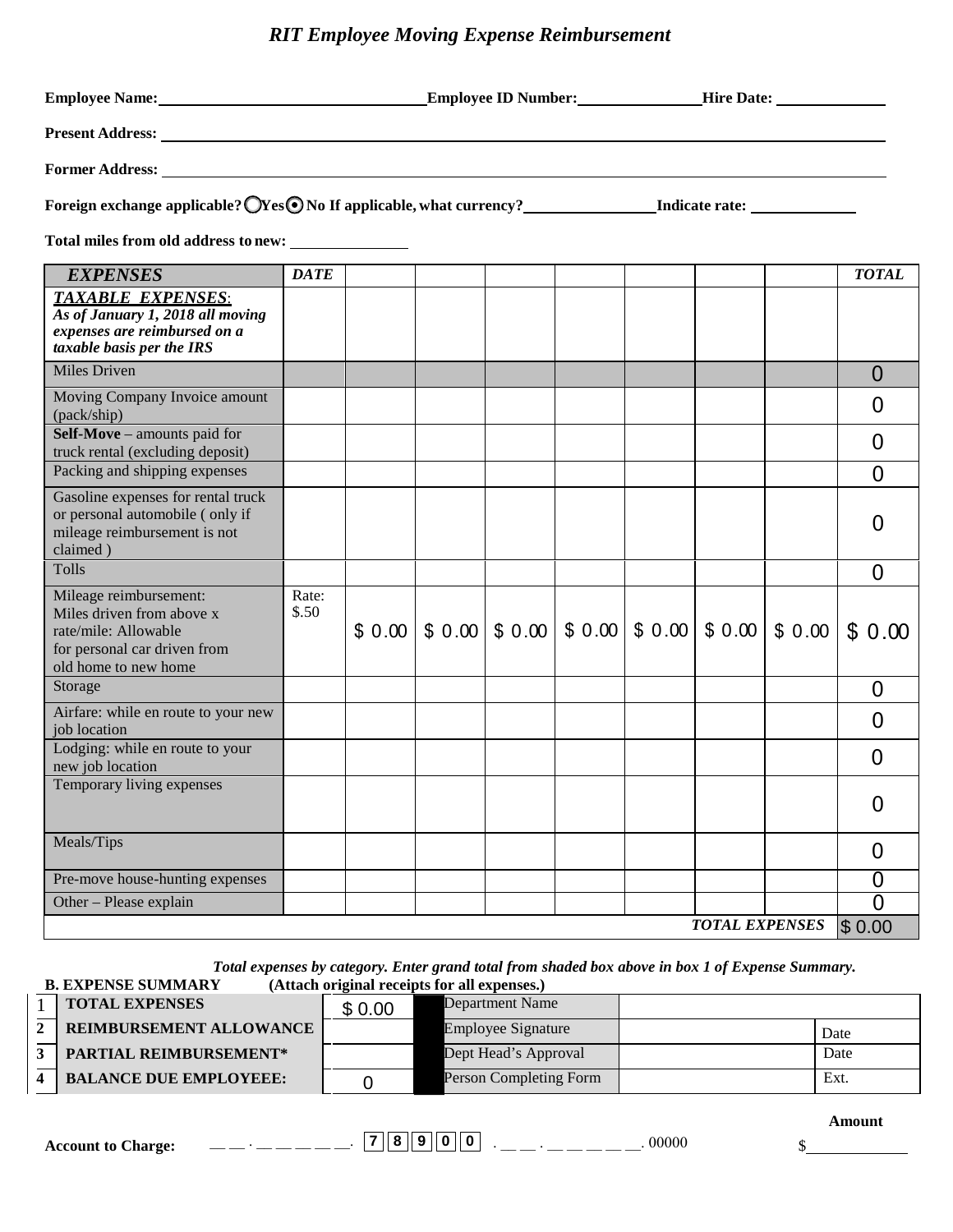## **INSTRUCTIONS FOR COMPLETING THE RIT EMPLOYEE MOVING EXPENSE REIMBURSEMENT FORM**

- 1. **Employee Name** Enter the full name (as shown in payroll) of the Employee to be reimbursed
- 2. **Employee ID Number**  Enter the employee's 5-digit ID number OR the 9-digit UID
- 3. **Hire Date** Enter the employee's hire date
- 4. **Present Address** Enter the employee's current address
- 5. **Former Address** Enter the employee's former address
- 6. **Foreign Exchange Applicable?** Indicate if foreign exchange is applicable. If it is, indicate currency and rate at the time of the expense (not at the time the form is completed). For assistance with currency conversions, visit [www.oanda.com.](http://www.oanda.com/)
- 7. **Total miles from old address to new** Enter the number of miles from your old address to your new address
- 8. **Expenses Section** Various expense categories are listed in this column
- 9. **Date** Indicate the date that corresponds to the expense
- 10. **Miles Driven** Enter the total number of miles driven for each day or for the duration of the entire move from your old location to your new location. Enter the total miles driven in the total column.
- 11. **Moving Company Invoice Amount** Enter the total amount paid to the 3rd party for movement of your household goods and personal effects. This includes packing shipping and insurance.
- **12. Self-Move** Enter the amount paid for truck rental and insurance. **Exclude the amount of the security deposit if applicable.**
- 13. **Packing and Shipping Expenses** Enter the amount paid for packing and shipping expenses including boxes, packing materialsetc.
- **14. Gasoline Expenses** Enter the amount paid for gasoline for the rental truck and/or personal automobile. **Note: Do not claim reimbursement for gasoline expenses if a mileage reimbursement is claimed.**
- 15. **Tolls-** Enter the amount paid for tolls.
- 16. **Mileage Reimbursement** Allowable for personal car driven from old home to new home. Multiply the total miles driven by the current RIT limit indicated on theform.
- 17. **Storage** Enter the amount paid for storage of household goods and personal affects. For domestic moves the limit is 30 consecutive days. For a foreign move consult the payroll department.
- 18. **Airfare** Enter the amount paid for airfare.
- 19. **Lodging** Enter the amount spent on lodging while en route to your new job location.
- 20. **Temporary Living Expenses** Enter the amount paid for temporary living, once you've arrived at your new job location if permanent location is not ready. This includes lodging, laundry, telephone etc. **Do not** include meals/tips; enter your meal expenses under the expense category of 'Meals/Tips'.